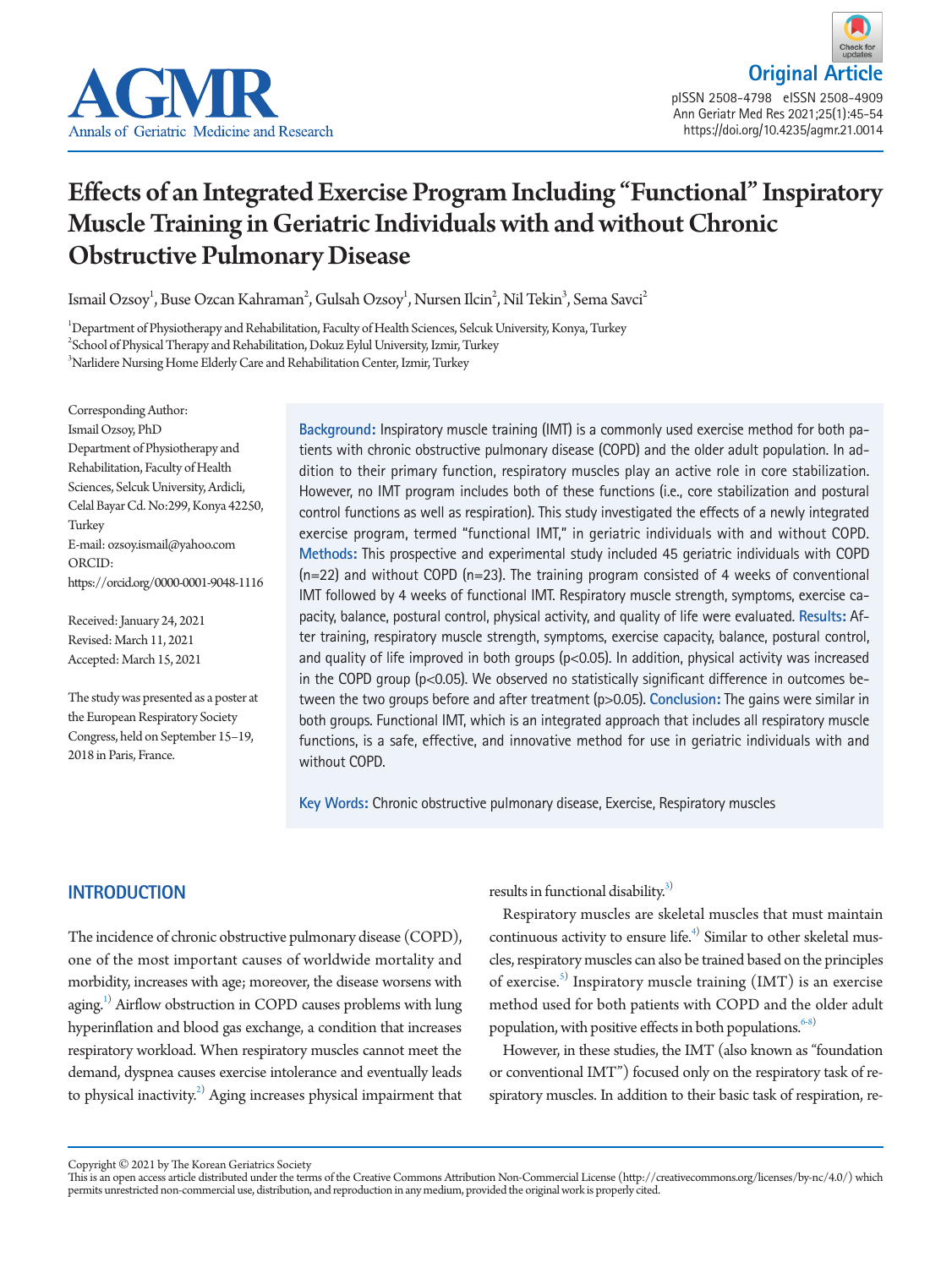spiratory muscles are involved in core stabilization and postural control.<sup>[9\)](#page-8-4)</sup> The motor activities of all trunk muscles, including the diaphragm, during both postural and respiratory tasks are coordinated by the central nervous system. The regulation of abdominal pressure occurs through coordinated activities of the abdominal, diaphragm, and pelvic floor muscles, and such modulation is im-portant for postural control and spinal stability.<sup>[9\)](#page-8-4)</sup> Moreover, balance and postural control are impaired in patients with COPD. [10](#page-8-6)[,11\)](#page-8-7)

The idea of a newly integrated exercise program that includes functional IMT, which includes all inspiratory muscle functions, was first proposed by McConnell.<sup>[5\)](#page-8-4)</sup> This program aims to increase the gains by applying exercises addressing all muscle functions,<sup>5)</sup> whereas foundation IMT mainly targets respiration. However, the contributions of the respiratory muscles to postural control and core stabilization have not been directly addressed in a rehabilitation context. To our knowledge, no previous study has directly assessed the effects of respiratory muscle training together with non-respiratory functions (core stabilization and postural control) in COPD and geriatric rehabilitation programs. Thus, this study aimed to create and investigate the effects of an integrated IMT program for geriatric individuals with and without COPD.

# **MATERIALS AND METHODS**

#### **Study Design and Participants**

This prospective experimental study included 45 geriatric individuals (age  $\geq 65$  years) with COPD (n = 22) and without COPD (n = 23) (ClinicalTrials.gov Identifier: NCT04460261). The training program was identical for both groups and consisted of 4 weeks of foundation IMT followed by 4 weeks of functional IMT. Normal spirometry values were set as the inclusion criteria for healthy older adults. The study was announced to healthy older adults via social media and brochures. The Global Initiative for Chronic Obstructive Pulmonary Disease (GOLD) guidelines were used to diagnose COPD. The inclusion criterion for patients with COPD was the diagnosis of COPD—forced expiratory volume in 1 second  $(FEV_1)/$  forced vital capacity (FVC) ratio < 0.7 after bronchodilator administration. At the time of the study, all patients with COPD were in a stable clinical condition (same medication routine for the past 3 weeks without taking any antibiotics). Patients with neurological, orthopedic, or cognitive problems were excluded from the study.

All procedures performed in studies involving human participants or human tissue were conducted according to the ethical standards of the Institutional Ethical Review Board of Dokuz Eylul University (No. 2017/21-50) and the 1975 Declaration of Helsinki and its later amendments or comparable ethical standards. Informed consent was obtained from all participants included in the study.

#### **Outcome Measures**

The evaluations were conducted over 2 days. In particular, balance and postural control and exercise capacity tests were conducted on separate days. All performance tests were performed twice to eliminate the learning effect and ensure measurement accuracy.

A computer-based spirometer (Minispir; Medical International Research, Rome, Italy) was used to assess pulmonary function.<sup>[12](#page-8-8))</sup>

#### *Primary outcome measures*

Inspiratory and expiratory muscle strength: Inspiratory muscle strength (maximal inspiratory pressure [MIP]) and expiratory muscle strength (maximal expiratory pressure [MEP]) were measured using a handheld mouth pressure device (Micro RMP; Micro Medical, Rochester, UK). Three to five acceptable and reproducible maximal maneuvers (i.e., differences between values  $<$  10%) were performed, and the highest value was recorded.<sup>13)</sup>

#### *Secondary outcome measures*

Symptoms: The modified Medical Research Council (mMRC) Dyspnea Scale was used to evaluate dyspnea. Commonly used in the assessment of dyspnea in COPD patients, the mMRC has a five-level scoring system ranging from 0 to 4, in which a high score indicates an increased sense of dyspnea.<sup>[14](#page-8-10))</sup>

The COPD Assessment Test (CAT) was used to assess symptoms in patients with COPD. The CAT has eight items, with scores ranging from 0 to 40. Higher scores indicate increased symptoms.<sup>15)</sup> Functional exercise capacity: The 6-minute walking test (6MWT) and the 6-minute pegboard and ring test (6PBRT) were performed to assess functional exercise capacity. The 6MWT was performed according to American Thoracic Society guidelines<sup>[16](#page-8-12))</sup> as follows. The 6MWT was performed on a 32-m continuous track. The 6PBRT was performed as described by Zhan et  $al.^{17}$  to assess unsupported upper-extremity exercise capacity.

Balance and postural control: Balance was assessed using the Berg Balance Scale (BBS). This scale consists of 14 items, each of which is scored between 0 and 4, with higher scores indicating a better balance.<sup>18)</sup> A portable balance device (Biodex Biosway Portable Balance System, New York, NY, USA) was used to measure static postural stability. A total of three measurements, each for 20 seconds, with a rest period of 10 seconds between measurements, were performed, with higher scores indicating impaired postural control. $^{19)}$ 

Physical activity: Physical activity was assessed using the Physical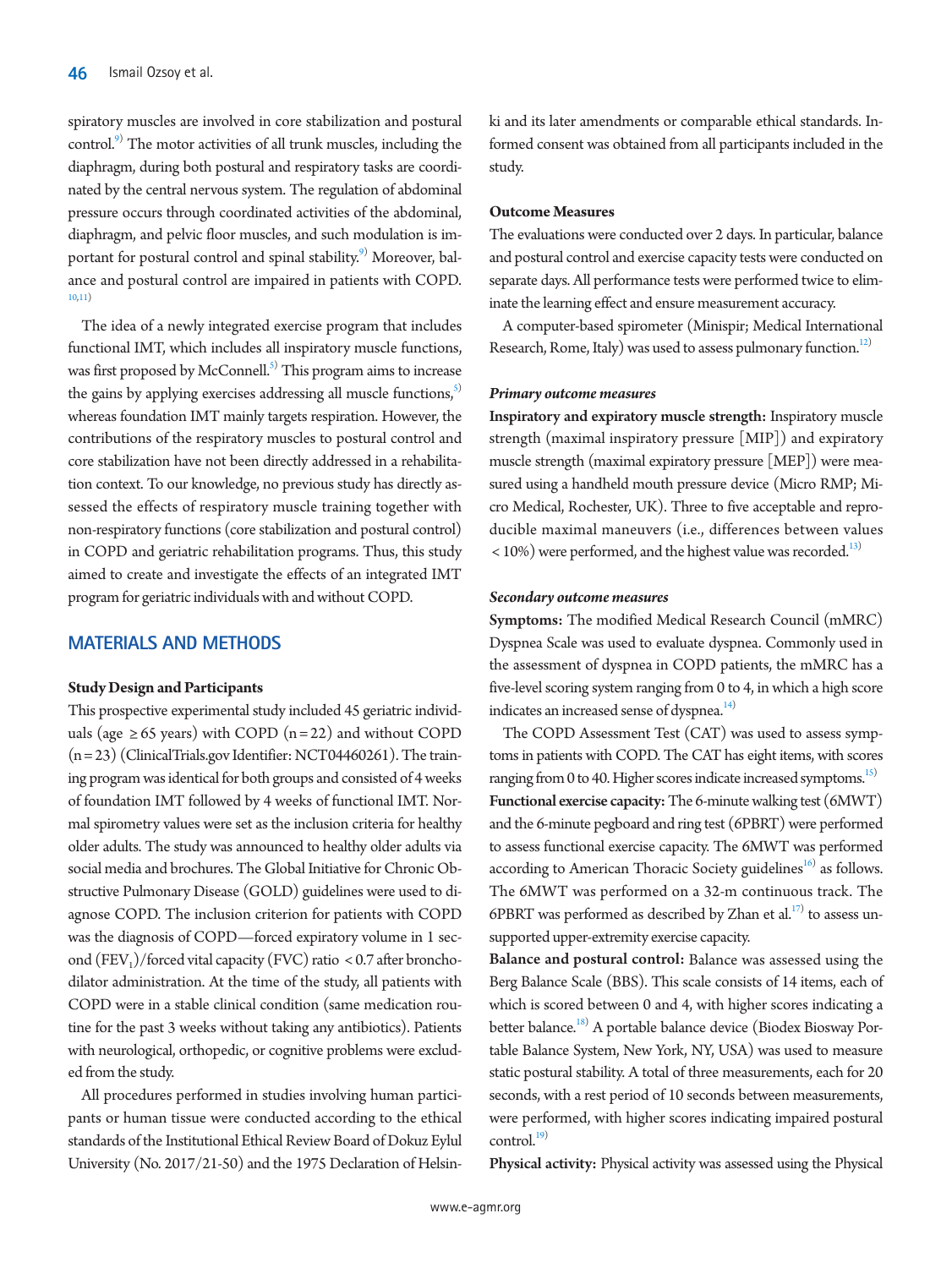Activity Scale for the Elderly (PASE), a validated 12-item self-administered scale, in which higher scores indicated increased physical activity. $20$ 

Quality of life: Quality of life was assessed using the World Health Organization Quality of Life Instrument-Older Adults Module (WHOQOL-OLD). This questionnaire consists of 24 items in six different domains, with higher scores indicating a better quality of life. $^{21)}$ 

### **Treatment Programs**

We divided participants into two groups based on the presence or absence of COPD. Both groups underwent a total of 8 weeks of IMT using a threshold pressure loading device (POWERbreathe Classic Light Resistance; IMT Technologies Ltd., Birmingham, UK). The participants were asked to perform IMT twice daily in the morning and evening. Both groups were trained 3 days a week under physiotherapist supervision and without supervision on the other days of the week. The exercise duration and frequency were recorded in a diary. This study required that participants attend at least 80 prescribed exercise sessions. The treatment program consisted of 4 weeks of foundation IMT followed by 4 weeks of functional IMT.

#### *IMT Intensity*

The intensity of the exercise was adjusted to 40%–50% of the MIP. After 10 consecutive breathing cycles, the participants were asked to perform 3–4 breath controls. As tolerance increased, the number of consecutive respiratory cycles increased. The IMT intensity was adjusted using weekly MIP measurements [\(Table 1](#page-2-0)).

#### *Foundation IMT*

Foundation IMT is commonly used to train respiratory muscles.

#### <span id="page-2-0"></span>**Table 1.** IMT programs

|                       | DeSCRIption                                                            |
|-----------------------|------------------------------------------------------------------------|
| Duration              | Foundation IMT: 4 weeks                                                |
|                       | Functional IMT: 4 weeks                                                |
| Intensity             | Foundation IMT: Weeks 1-2, MIP 40%; weeks 3-4,<br>MIP 50%              |
|                       | Functional IMT: Weeks 5–6, MIP 40%; weeks 7–8,<br><b>MIP 50%</b>       |
| Frequency             | Two times daily in the morning and evening                             |
| Time                  | A total of 30 minutes per day                                          |
| Number of repetitions | 10 consecutive breathing cycles (3-4 breath control)                   |
|                       | A gradually increasing number of cycles depending<br>on tolerance      |
| Exercise load         | The IMT intensity was adjusted according to weekly<br>MIP measurements |

IMT, inspiratory muscle training; MIP, maximal inspiratory pressure (inspiratory muscle strength).

The present study applied foundation IMT during the first 4 weeks of training. We asked participants to sit in a comfortable upright position. We then placed a nose clip and instructed the patients to tighten their lips around the mouthpiece and breathe against the resistance. During this 4-week-long training, all IMT was performed solely in a sitting position, without any loading in other positions.

#### *Functional IMT*

After the foundation IMT, all participants underwent 4 weeks of functional IMT. Initially, all participants were taught diaphragmatic breathing and activation of the abdominal wall musculature. Each training session started with warm-up exercises and ended with cool-down exercises. During the loading phase, core stability, dynamic trunk activation, and postural control exercises were applied together with the IMT. The contents of the exercise program are show[n](#page-3-0) in Table 2 and [Fig. 1](#page-3-1).

#### **Sample Size**

To our knowledge, no other study has investigated the effects of functional IMT in geriatric individuals with and without COPD. However, a previous study showed that IMT increased MIP in older individuals (baseline MIP,  $82 \pm 27$  cmH<sub>2</sub>O; post-intervention MIP,  $103 \pm 23$  cmH<sub>2</sub>O).<sup>22)</sup> Based on these results, we calculated a minimum required sample size of 18 patients per group for an effect size of 0.83. A probability level of 0.05, and a statistical power level of 90% using G\*Power Software (ver. 3.1.9.2; Düsseldorf, Germany). Allowing for a 20% dropout rate, this study included 45 participants.

#### **Data Analysis**

We analyzed the data using IBM SPSS Statistics for Windows version 20.0. (IBM Corp., Armonk, NY, USA). Shapiro-Wilk tests and histograms were used to check for normality of the data distributions. Values are expressed as mean ± standard deviation and median (25th–75th quartiles) for continuous variables and as frequencies for categorical variables. Independent samples t-test (when samples met parametric conditions) and Mann–Whitney U test (when samples did not meet parametric conditions) were used to compare continuous variables between the two groups. Chi-square tests were used to compare categorical variables between the two groups. Paired-sample t-test (when samples met parametric conditions) and Wilcoxon signed-rank test (when samples did not meet parametric conditions) were used to determine the mean differences between before and after treatment.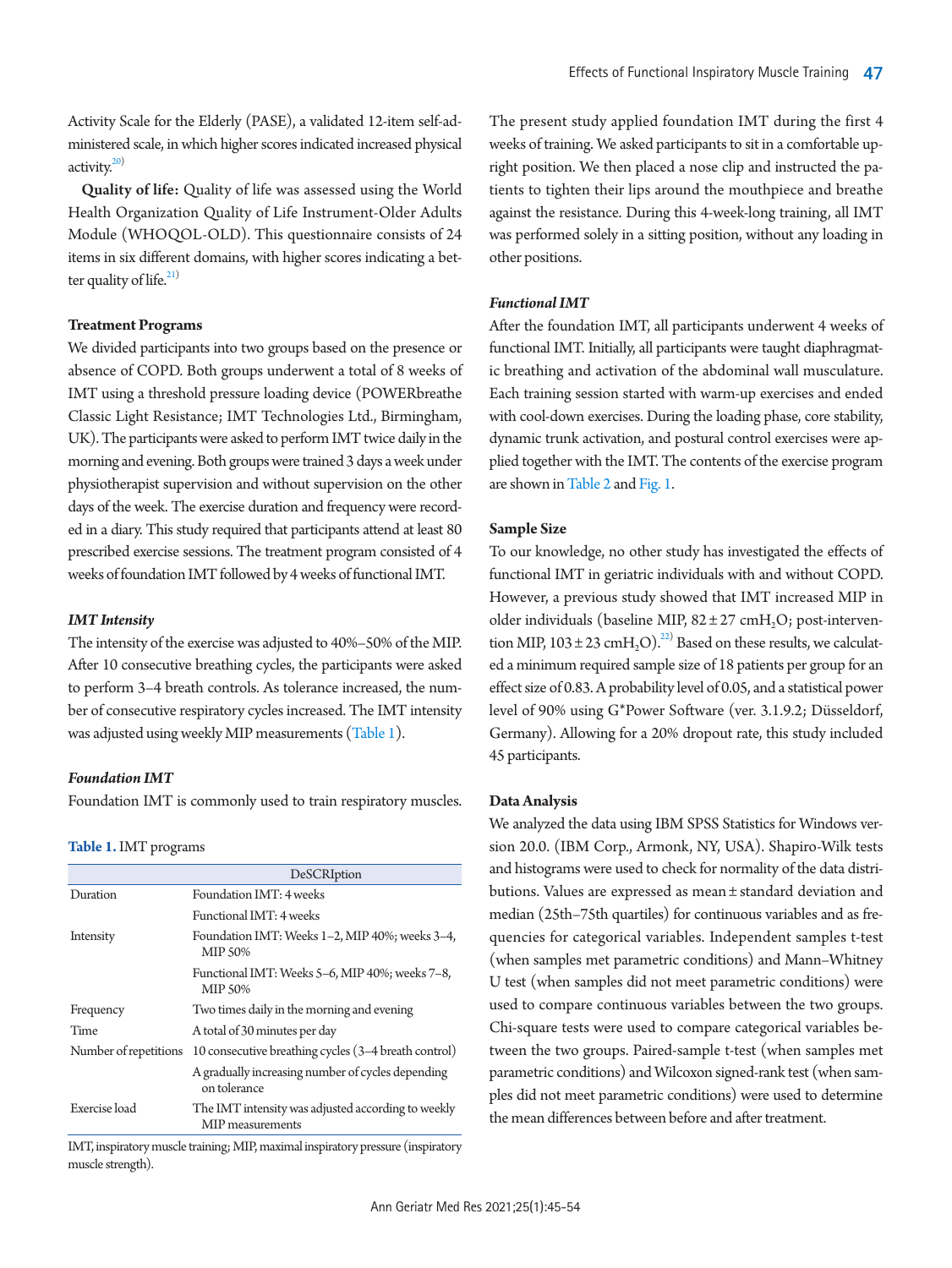## <span id="page-3-0"></span>**Table 2.** Content of the functional IMT program

|                                                                   | Description                       | Exercise time       | Remark               |
|-------------------------------------------------------------------|-----------------------------------|---------------------|----------------------|
| Warm-up                                                           | Diaphragmatic breathing exercises | $5-10$ minutes      | At the same time IMT |
|                                                                   | Flexibility exercises             |                     |                      |
| Core stability exercises                                          | Plank on the wall                 | 60 seconds, 3 sets  |                      |
|                                                                   | Side bridge on the wall           | 60 seconds, 3 sets  |                      |
|                                                                   | Bridge on the wall                | 60 seconds, 3 sets  |                      |
| Dynamic trunk activation exercises with upper-extremity movements | Shoulder flexion                  | $8-12$ reps, 2 sets |                      |
|                                                                   | Shoulder abduction                | $8-12$ reps, 2 sets |                      |
|                                                                   | Trunk rotation                    | $8-12$ reps, 2 sets |                      |
| Postural control exercises                                        | Sit-stand                         | 6 reps, 2 sets      |                      |
|                                                                   | Standing leg lift                 | 30 seconds, 2 sets  |                      |
|                                                                   | Walking                           | 30 seconds, 3 sets  |                      |
| Cool-down                                                         | Flexibility exercises             | 5 minutes           |                      |

<span id="page-3-1"></span>IMT, inspiratory muscle training; MIP, maximal inspiratory pressure (inspiratory muscle strength).



**Fig. 1.** The contents of the exercise program. Core stability exercises: (A) plank on the wall, (B) side bridge on the wall, and (C) bridge on the wall. Dynamic trunk activation exercises with upper-extremity movements: (D) shoulder flexion, (E) shoulder abduction, and (F) trunk rotation. Postural control exercises: (G) sit-stand, (H) standing leg lift, and (I) walking.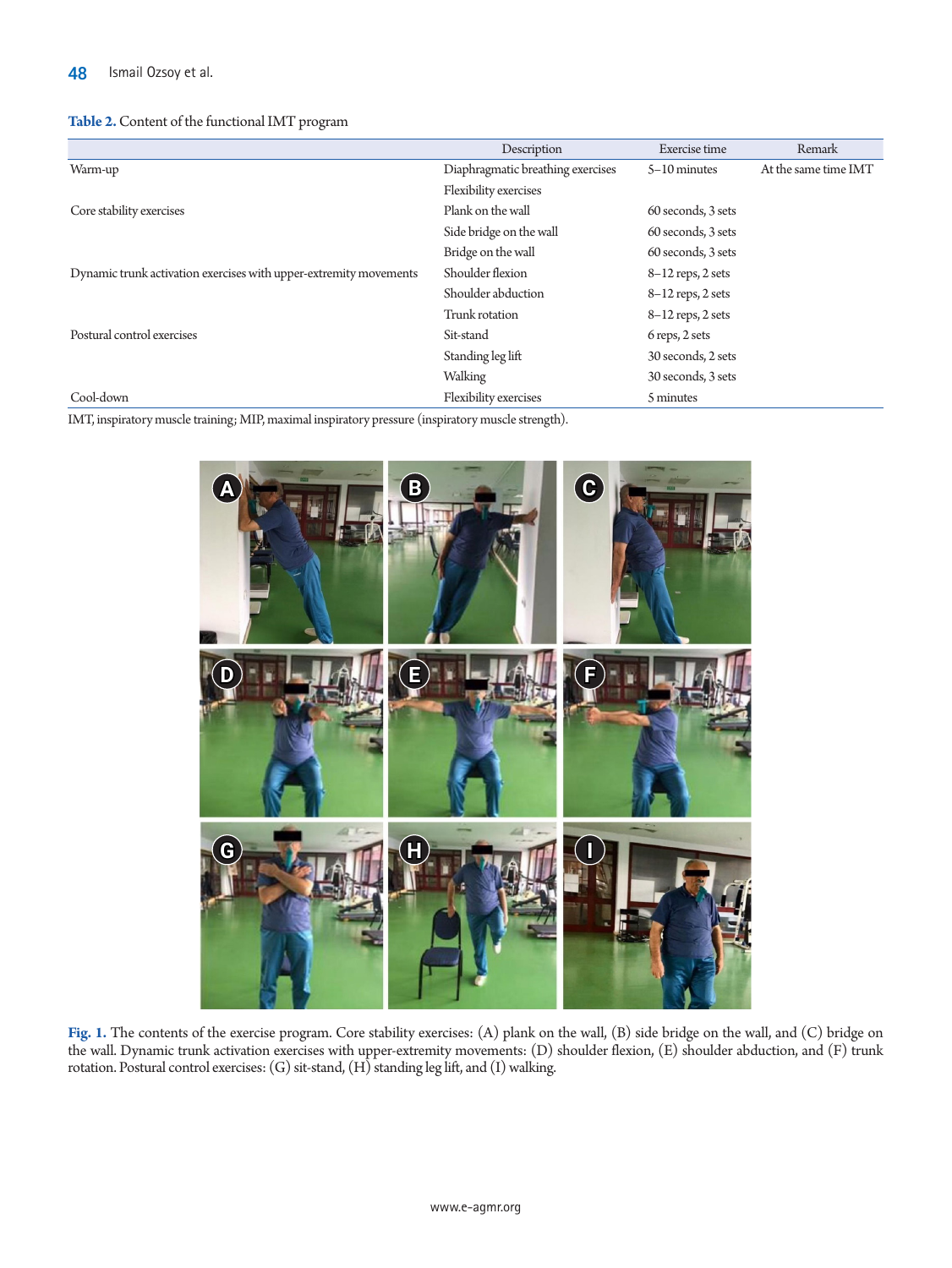# **RESULTS**

This study included a total of 45 geriatric individuals (COPD group,  $n = 22$ ; non-COPD group,  $n = 23$ ). Three participants in the COPD group and two in the non-COPD group dropped out. Hence, the study was completed with 19 and 21 participants in the COPD and non-COPD groups, respectively [\(Fig. 2\)](#page-4-0).

The demographic characteristics (age, sex, weight, height, and body mass index) and cognitive status (Mini-Mental State Examination score) were similar between the groups  $(p > 0.05)$  [\(Table 3](#page-5-0)).

Pulmonary function, respiratory muscle strength (except MIP%), exercise capacity, balance, postural control (except anterior/posterior [score]), physical activity, and quality of life were significantly higher in the non-COPD group than in the COPD group, while symptom scores were significantly higher in the COPD group than in the non-COPD group (all  $p < 0.05$ ) [\(Table 3\)](#page-5-0).

After training, respiratory muscle strength, symptom perception, exercise capacity, balance, postural control, and quality of life were significantly improved in both groups  $(p < 0.05)$  [\(Table 4\)](#page-6-0). Additionally, physical activity was increased in the COPD group  $(p < 0.05)$  [\(Table 4](#page-6-0)).

We observed no statistically significant differences in respiratory muscle strength, symptom perception, exercise capacity, balance, postural control, physical activity, and quality of life between the groups before and after treatment  $(p > 0.05)$  [\(T](#page-6-0)able [4](#page-6-0)).

# **DISCUSSION**

This is the first study to investigate the effects of a new integrated exercise program, called functional IMT, in geriatric individuals

<span id="page-4-0"></span>

**Fig. 2.** Study flow diagram. COPD, Chronic obstructive pulmonary disease.

with and without COPD. After the intervention, the gains were similar between groups. In the literature, IMT for COPD patients and geriatric people has focused solely on the respiratory tasks of the inspiratory muscles. However, the inspiratory muscles are also involved in core stabilization and postural control. Muscle training should include all muscle functions for optimal gain. Thus, the training program in the present study included all inspiratory muscle functions, i.e., both respiration and core stabilization.

In our study, 4 weeks of foundation IMT was followed by 4 weeks of functional IMT. The most important indication for IMT is the disturbance of supply/demand balance owing to increased respiratory workload. Increased demand for respiration leads to increased loading of respiratory muscles to meet these needs. In such situations, the respiratory muscles are mainly involved in their primary task of breathing, with their postural stabilization/control functions secondary to the primary task. Enhancing the optimal gain from a muscle training program requires functional training. Functional loading of the respiratory muscles while they lack the strength to perform their primary task of breathing will lead to failure of the muscles to perform optimally. Therefore, we initially applied foundation IMT to strengthen the muscles for respiration. Functional IMT was administered only when the adaptive process was completed. $5)$ 

Respiratory muscle training is an exercise method frequently employed for individuals with COPD.<sup>[23](#page-8-14),[24](#page-8-15))</sup> A review investigating the effects of IMT in individuals with COPD reported that the treatment increased inspiratory muscle strength.<sup>[23\)](#page-8-14)</sup> Furthermore, both inspiratory and expiratory muscle strengths improve with IMT.<sup>[25](#page-9-0))</sup> Souza et al.<sup>8)</sup> reported increased diaphragm mobility and thickness and improved inspiratory and expiratory muscle strength in geriatric women following IMT. Another study conducted in a geriatric population showed the development of inspiratory muscle strength with IMT.<sup>22)</sup> Consistent with the literature showing the positive effects of IMT, functional IMT in our study increased both inspiratory and expiratory muscle strength in geriatric individuals with and without COPD. However, the gains were similar in both groups.

Respiratory muscle weakness plays a predominant role in the development of dyspnea.<sup>2)</sup> Therefore, studies of COPD often evaluate dyspnea as an outcome measure. Two large systematic reviews examining the effects of IMT on individuals with COPD showed that IMT reduced dyspnea. $2^{23,24)}$  $2^{23,24)}$  $2^{23,24)}$  $2^{23,24)}$  $2^{23,24)}$  In our study, we observed decreased mMRC scores after 8 weeks of IMT, consistent with previous findings. We also observed a decrease in CAT scores after treatment, indicating that functional IMT can reduce dyspnea and general symptom perception in patients with COPD. The effects of IMT in geriatric individuals are mostly assessed relative to respi-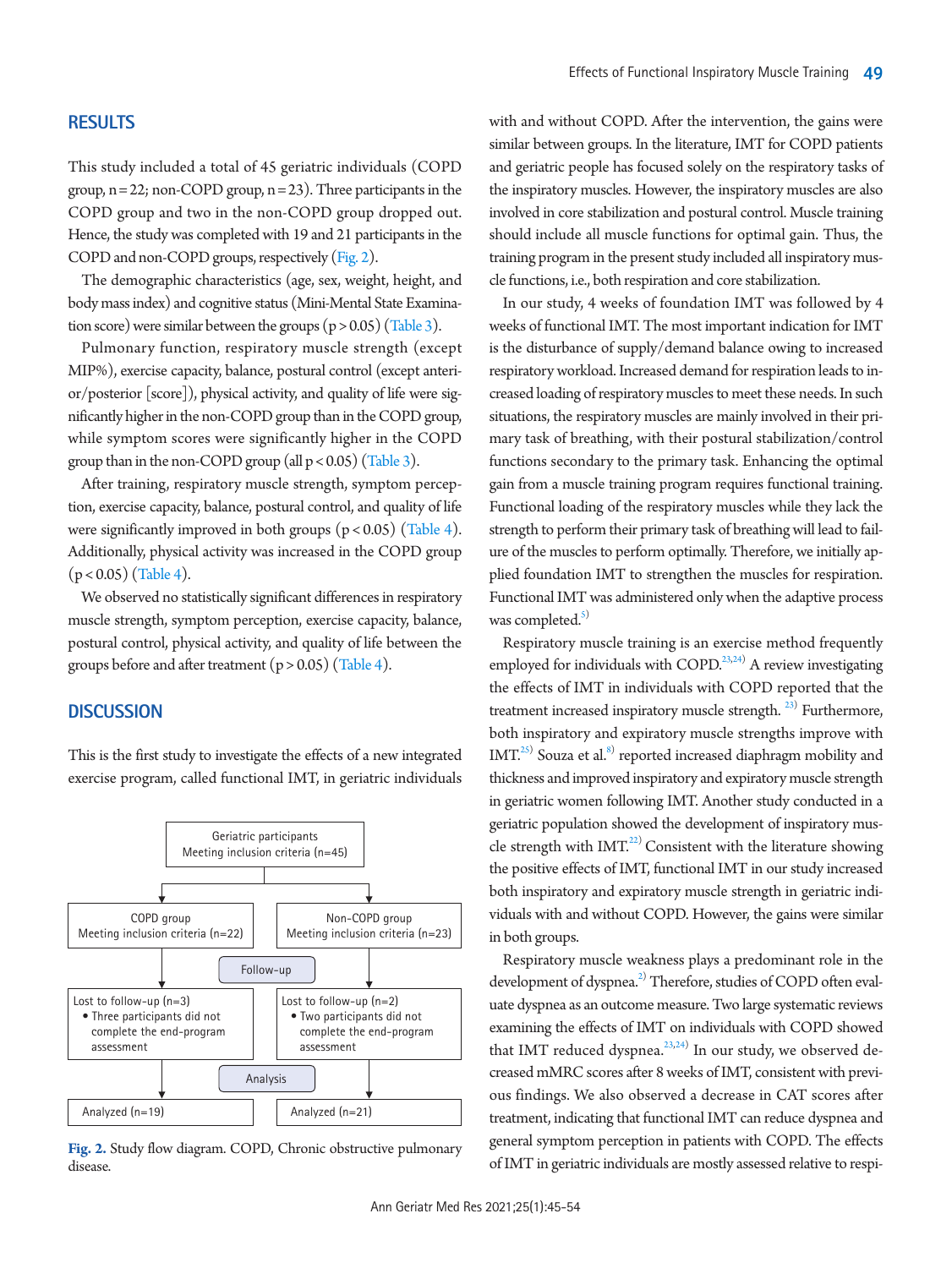#### <span id="page-5-0"></span>**Table 3.** Demographic and clinical characteristics

|                                       | COPD group            | Non-COPD group         | p-value                                  |
|---------------------------------------|-----------------------|------------------------|------------------------------------------|
| Age $(y)$                             | 78.0 (72.0-85.0)      | 75.0 (70.0-79.0)       | $0.270^{a}$                              |
| Sex                                   |                       |                        | $0.962^{c}$                              |
| Male                                  | 58                    | 57                     |                                          |
| Female                                | 42                    | 43                     |                                          |
| Weigh (kg)                            | $72.7 \pm 10.7$       | $74.0 \pm 12.2$        | $0.740^{b}$                              |
| Height (cm)                           | $164.7 \pm 9.5$       | $164.6 \pm 8.9$        | $0.955^{b}$                              |
| BMI (kg/m <sup>2</sup> )              | 24.9 (24.1-29.4)      | $27.1(24.3 - 28.8)$    | $0.361^{a}$                              |
| GOLD stage                            |                       |                        |                                          |
| $\rm II$                              | 13                    |                        |                                          |
| III                                   | 6                     |                        |                                          |
| MMSE score                            | $27.0(27.0-28.0)$     | $28.0(27.0-28.0)$      | $0.525^{a}$                              |
| Pulmonary function                    |                       |                        |                                          |
| FEV <sub>1</sub> (% predicted)        | $57.2 \pm 12.2$       | $101.3 \pm 26.5$       | $< 0.001^{\text{*},\text{b}}$            |
| FVC (% predicted)                     | $72.7 \pm 13.5$       | $93.5 \pm 23.0$        | $0.001^{*,b)}$                           |
| FEV <sub>1</sub> /FVC                 | $64.9(53.7-66.2)$     | $82.4(80.8-89.1)$      | $< 0.001^{\ast, a)}$                     |
| PEF (% predicted)                     | $52.0(40.0 - 76.0)$   | 93.0 (68.5-130.5)      | $< 0.001^{\rm *,a)}$                     |
| FEF <sub>25-75%</sub> (% predicted)   | 38.0 (25.0-61.0)      | 95.0 (83.0-156.0)      | $< 0.001^{\ast, a)}$                     |
| Respiratory muscle strength           |                       |                        |                                          |
| $MIP$ (cmH <sub>2</sub> O)            | 43.0 (35.0-79.0)      | 58.0 (47.0-79.0)       | $0.031^{*,a)}$                           |
| $MIP(\%)$                             | 72.5 (55.0-98.0)      | 88.1 (72.9-112.9)      | $0.068^{a)}$                             |
| $MEP$ (cmH <sub>2</sub> O)            | $72.0 (50.0 - 105.0)$ | $100.0 (75.0 - 138.0)$ | $0.036^{*}$ <sup>*,a)</sup>              |
| $MEP(\% )$                            | $56.8 \pm 19.4$       | $75.1 \pm 28.7$        | $0.025^{*,b)}$                           |
| Symptoms                              |                       |                        |                                          |
| mMRC (score)                          | $2.0(2.0-3.0)$        | $1.0(0.0-1.0)$         | $< 0.001^{\ast, a)}$                     |
| CAT (score)                           | $14.8 \pm 5.3$        |                        |                                          |
| Exercise capacity                     |                       |                        |                                          |
| 6MWT distance (m)                     | 350.0 (280.0-393.8)   | 455.0 (358.8-490.0)    | $0.012^{*,a)}$                           |
| 6MWT distance (%)                     | $61.9 \pm 13.6$       | $74.3 \pm 12.3$        | $0.004^{*,b)}$                           |
| 6PBRT (score)                         | $111.9 \pm 27.7$      | $140.3 \pm 27.9$       | $0.003^{*,b)}$                           |
| Balance and postural control          |                       |                        |                                          |
| Balance                               |                       |                        |                                          |
| $BBS(0-56)$                           | $47.6 \pm 3.3$        | $50.3 \pm 3.6$         | $0.022^{*,b)}$                           |
| Static postural stability             |                       |                        |                                          |
| A/P stability index (score)           | $0.5(0.4-0.6)$        | $0.4(0.3-0.6)$         | $0.111^{a}$                              |
| M/L stability index (score)           | $0.3(0.2-0.5)$        | $0.2(0.1-0.3)$         | $0.018^{*,a)}$                           |
| Overall stability index (score)       | $0.6(0.5-0.9)$        | $0.4(0.3-0.8)$         | $0.033^{*}$ <sup><math>^{*}</math></sup> |
| Physical activity and quality of life |                       |                        |                                          |
| PASE (score)                          | $68.3 \pm 30.4$       | $100.0 \pm 35.1$       | $0.004^{*,b)}$                           |
| WHOQOL-OLD (score)                    | 54.2 (47.9-58.3)      | $66.7(63.5 - 72.4)$    | $< 0.001^{\rm *,a)}$                     |

Values are expressed as mean±standard deviation or median (25–75 quartiles) for continuous variables and frequencies were reported for categorical variables. COPD, Chronic obstructive pulmonary disease; BMI, body mass index; GOLD, Global Initiative for Chronic Obstructive Pulmonary Disease; MMSE, Mini-Mental State Examination; FVC, forced vital capacity; FEV<sub>1</sub>, forced expiratory volume in 1 second; PEF, peak expiratory flow rate; FEF<sub>25–75%</sub>, forced expiratory flow between 25% and 75% of FVC; MIP, maximal inspiratory pressure; MEP, maximal expiratory pressure; mMRC, modified Medical Research Council; CAT, COPD Assessment Test; 6MWT, 6-minute walk test; 6PBRT, 6-minute pegboard and ring test; BBS, Berg Balance Scale; A/P, anterior/posterior; M/L, medial/ lateral; PASE, Physical Activity Scale for the Elderly; WHOQOL-OLD, World Health Organization Quality of Life Instrument-Older Adults Module.  $*_{p<0.05}$ .

<sup>a)</sup>Mann-Whitney U test, <sup>b)</sup>Student t-test, <sup>c)</sup>chi-square test.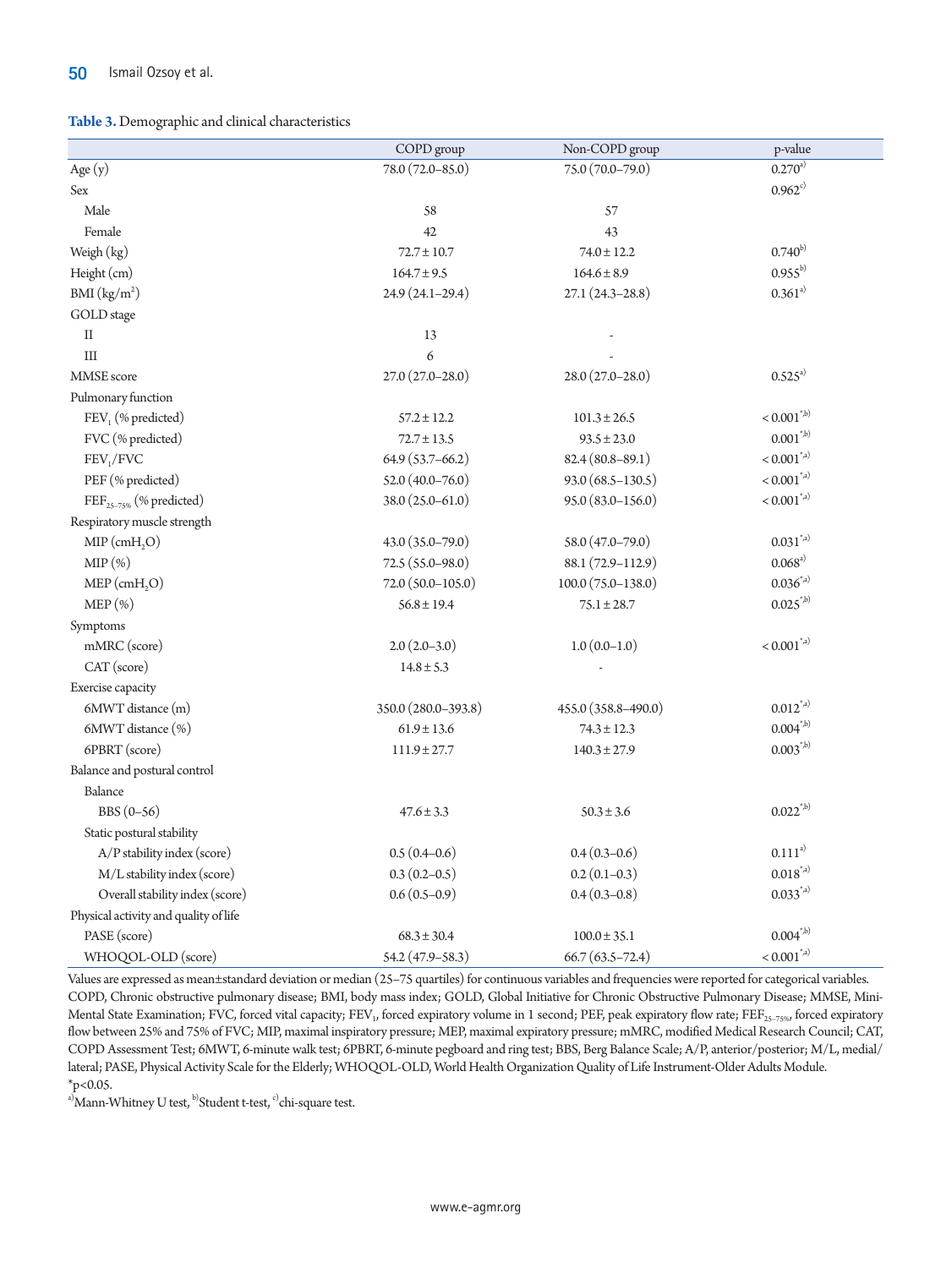|                                                                                  |                     | dno.fa<br>COPD        |                                                                                     |                      |                                                                                                                                                                                             | Non-COPD group      |                                                                                      |                     |                     |
|----------------------------------------------------------------------------------|---------------------|-----------------------|-------------------------------------------------------------------------------------|----------------------|---------------------------------------------------------------------------------------------------------------------------------------------------------------------------------------------|---------------------|--------------------------------------------------------------------------------------|---------------------|---------------------|
|                                                                                  | Baseline            | After                 | p-value                                                                             | ◁                    | Baseline                                                                                                                                                                                    | After               | p-value                                                                              | ◁                   | p-value             |
| Respiratory muscle<br>strength                                                   |                     |                       |                                                                                     |                      |                                                                                                                                                                                             |                     |                                                                                      |                     |                     |
| $\mbox{MIP}\,(\mbox{cmH}_2\mbox{O})$                                             | 43.0 (35.0-79.0)    | 77.0 (49.0-90.0)      | $<\!0.001^{*_\ast\!{\scriptscriptstyle\mathrm{A}}\!{\scriptscriptstyle\mathrm{0}}}$ | $12.0(10.0-33.0)$    | 58.0 (47.0-79.0)                                                                                                                                                                            | 81.0 (68.0-98.0)    | $<\!0.001^{^{\ast}\!{\scriptscriptstyle\mathrm{A}}\!{\scriptscriptstyle\mathrm{0}}}$ | $21.0(12.5 - 28.5)$ | $0.323^{c}$         |
| MIP (%)                                                                          | 72.5 (55.0-98.0)    | $112.7(90.9 - 122.3)$ | $<\!0.001^{^{\star_{\alpha\mathrm{i}}}}\!)$                                         | $19.0(15.9 - 48.2)$  | 88.1 (72.9-112.9)                                                                                                                                                                           | 115.6 (101.3–156.2) | $<\!0.001^{^{\circ}\!{\scriptscriptstyle \land}\!{\scriptscriptstyle \land}}$        | 32.4 (16.6-43.0)    | 0.579°              |
| MEP (cmH <sub>2</sub> O)                                                         | 72.0 (50.0-105.0)   | $92.0 (85.0 - 108.0)$ | $<\!0.001^{^{\star_{\alpha}}\!)}$                                                   | $[9.0 (7.0 - 29.0)]$ | $100.0(75.0-138.0)$                                                                                                                                                                         | 107.0 (89.5-158.0)  | $<\!0.001^{*,\rm a)}$                                                                | $23.0 (5.5 - 30.5)$ | $0.776^\circ$       |
| MEP (%)                                                                          | $57.3(43.2 - 65.2)$ | $66.0(61.1-79.1)$     | $<\!0.001^{*_\ast\mathrm{a}\mathrm{)}}$                                             | $12.4(4.9-21.6)$     | $77.2(52.0 - 87.5)$                                                                                                                                                                         | 88.2 (69.2-100.9)   | $<\!0.001^{*,\mathrm{a})}$                                                           | $14.0(4.2 - 18.8)$  | $0.989^\circ$       |
| Symptoms                                                                         |                     |                       |                                                                                     |                      |                                                                                                                                                                                             |                     |                                                                                      |                     |                     |
| mMRC (score)                                                                     | $2.0(2.0 - 3.0)$    | $2.0(1.0 - 2.0)$      | $0.001^{\prime\mathrm{a}}$                                                          | $-1.0(-1.0-0)$       | $1.0(0-1.0)$                                                                                                                                                                                | $0(0-1.0)$          | $0.014^{^{\ast}\!{\scriptscriptstyle \wedge}^{\!0}}$                                 | $(0 - 1.0 - 0)$     | $0.064^{\circ}$     |
| CAT (score)                                                                      | $14.8 \pm 5.3$      | $12.3 \pm 4.6$        | $<\!0.001^{*\mathrm{b)}}$                                                           |                      |                                                                                                                                                                                             |                     |                                                                                      |                     |                     |
| Exercise capacity                                                                |                     |                       |                                                                                     |                      |                                                                                                                                                                                             |                     |                                                                                      |                     |                     |
| 6MWT distance (m)                                                                | $341.3 \pm 91.1$    | $402.0 \pm 92.8$      | $<\!0.001^{*\mathrm{b}})$                                                           | $60.8 \pm 39.3$      | 455.0 (358.8-490.0)                                                                                                                                                                         | 490.0 (402.5-516.3) | $<\!0.001^{\mbox{\tiny\it tha}}\!)$                                                  | $47.5 \pm 35.6$     | $0.269^{d)}$        |
| 6MWT distance (%)                                                                | $61.9 \pm 13.6$     | $73.4 \pm 15.0$       | $<\!0.001^{*\mathrm{b}}\!)$                                                         | $11.5 \pm 7.9$       | $77.1(67.2 - 81.7)$                                                                                                                                                                         | $82.3(72.8-93.6)$   | $<\!0.001^{\prime,\mathrm{a})}$                                                      | $8.5 \pm 6.3$       | $0.196^{a}$         |
| 6PBRT (score)                                                                    | $111.9 \pm 27.7$    | $131.4 \pm 26.5$      | $<\!0.001^{*_{b}}\!)$                                                               | $19.5 \pm 7.7$       | $140.3 \pm 27.9$                                                                                                                                                                            | $154.6 \pm 29.7$    | $<\!0.001^{^{*\mathrm{(b)}}}\!$                                                      | $14.2 \pm 10.5$     | $0.082^{d)}$        |
| Balance and postural<br>control                                                  |                     |                       |                                                                                     |                      |                                                                                                                                                                                             |                     |                                                                                      |                     |                     |
| Balance                                                                          |                     |                       |                                                                                     |                      |                                                                                                                                                                                             |                     |                                                                                      |                     |                     |
| BBS (0-56)                                                                       | $47.6 \pm 3.3$      | $50.3 \pm 2.7$        | $<\!0.001^{^{*}\mathrm{b})}$                                                        | $2.7 \pm 1.8$        | $50.3 \pm 3.6$                                                                                                                                                                              | $52.4 \pm 3.0$      | $<\!0.001^{^{*}{\rm b}}\!)$                                                          | $2.1 \pm 1.4$       | $0.291^\mathrm{d)}$ |
| Static postural stability                                                        |                     |                       |                                                                                     |                      |                                                                                                                                                                                             |                     |                                                                                      |                     |                     |
| ${\rm A/P}$ stability index<br>$(\text{score})$                                  | $0.5(0.4 - 0.6)$    | $0.3(0.3 - 0.5)$      | $0.001^{\mbox{\tiny{*}}\!{\rm a})}$                                                 | $-0.1(-0.2-0)$       | $0.4(0.3 - 0.6)$                                                                                                                                                                            | $0.3(0.2 - 0.5)$    | $0.002^{\text{*a}}$                                                                  | $-0.1(-0.1-0)$      | $0.248^{\circ}$     |
| $\rm M/L$ stability index<br>$(\text{score})$                                    | $0.3(0.2 - 0.5)$    | $0.2(0.2 - 0.4)$      | $0.007^{\prime\mathrm{a)}}$                                                         | $0(-1.0-0)$          | $0.2(0.1 - 0.3)$                                                                                                                                                                            | $0.2(0.1 - 0.3)$    | $0.046^{\text{\tiny{*,a}}}$                                                          | $0.0(-1.0-0)$       | $0.296^{\circ}$     |
| Overall stability<br>index (score)                                               | $0.6(0.5-0.9)$      | $0.5(0.4 - 0.7)$      | $0.001^{\prime\mathrm{a}}$                                                          | $-0.1(-0.1-0)$       | $0.4(0.3 - 0.8)$                                                                                                                                                                            | $0.4(0.3 - 0.6)$    | $0.001^{\prime\mathrm{a)}}$                                                          | $-0.1(-0.1-0)$      | $0.667^{\circ}$     |
| Physical activity                                                                |                     |                       |                                                                                     |                      |                                                                                                                                                                                             |                     |                                                                                      |                     |                     |
| PASE (score)                                                                     | $68.3 \pm 30.4$     | $80.5 \pm 37.9$       | $0.005^{\prime\mathrm{b)}}$                                                         | $9.5(-3.7-23.8)$     | $100.0 \pm 35.1$                                                                                                                                                                            | $101.6 \pm 33.2$    | $0.671^{\rm b)}$                                                                     | $0.6 (-6.6 - 16.0)$ | $0.116^\circ$       |
| Quality of life                                                                  |                     |                       |                                                                                     |                      |                                                                                                                                                                                             |                     |                                                                                      |                     |                     |
| WHOQOL-OLD<br>$(\text{score})$                                                   | $54.2(47.9 - 58.3)$ | $65.6(62.5 - 74.0)$   | $<\!0.001^{*_{\textrm{a}}\!})$                                                      | $10.4(9.4 - 12.5)$   | $66.7(63.5 - 72.4)$                                                                                                                                                                         | $76.0(72.9-80.2)$   | $<\!0.001^{*,\mathrm{a})}$                                                           | $9.4(6.3 - 10.9)$   | $0.095^\circ$       |
| Values are presented as median (25th-75th quartiles) or mean±standard deviation. |                     |                       |                                                                                     |                      | COPD, Chronic obstructive pulmonary disease: MIP, maximal inspiratory pressure: MEP, maximal expiratory pressure: mMRC, modified Medical Research Council: CAT, COPD Assessment Test; 6MWT, |                     |                                                                                      |                     |                     |

COPD, Chronic obstructive pulmonary disease; MIP, maximal inspiratory pressure; MEP, maximal expiratory pressure; mMRC, modified Medical Research Council; CAT, COPD Assessment Test; 6MWT, 6-minute walk test; 6PBRT, 6-minute pegboard and ring test; BBS, Berg Balance Scale; A/P, anterior/posterior; M/L, medial/lateral; PASE, Physical Activity Scale for the Elderly; WHOQOL-OLD, World Health Organization Quality of Life Instrument-Older Adults Module. 6-minute walk test; 6PBRT, 6-minute pegboard and ring test; BBS, Berg Balance Scale; A/F, anterior/posterior; M/L, medial/lateral; PASE, Physical Activity Scale for the Elderly; WHOQOL-OLD, World Health Organization Qualit

Ann Geriatr Med Res 2021;25(1):45-54

<span id="page-6-0"></span>Table 4. Comparisons of outcome measures **Table 4.** Comparisons of outcome measures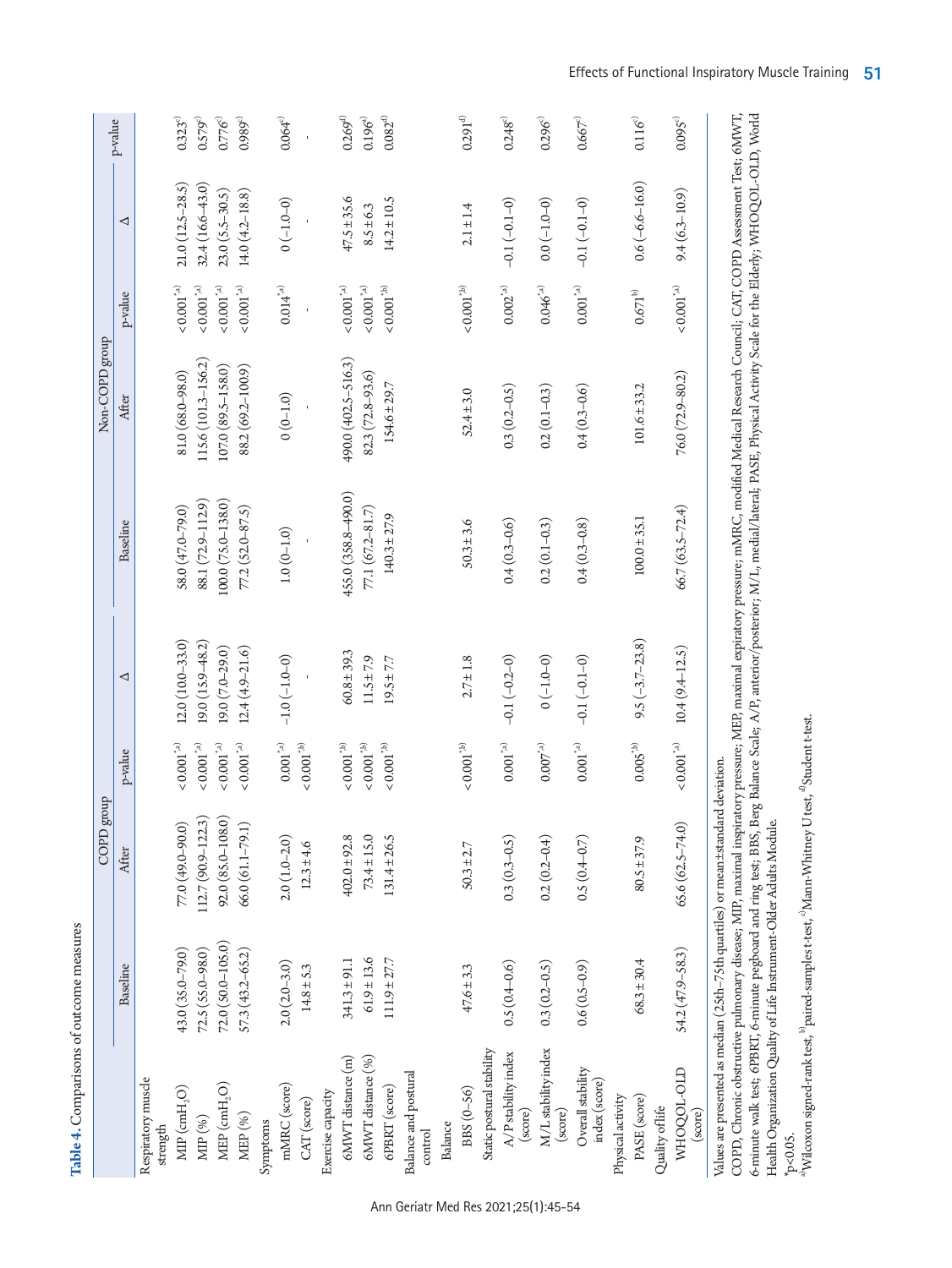ratory muscle strength and exercise capacity; however, a study investigating the effects on dyspnea reported decreased dyspnea after 6 weeks of training. $^{26)}$  Consistent with the literature, we observed decreased dyspnea following functional IMT in geriatric individuals. However, the difference between the two groups was not statistically significant. These results suggest that functional IMT is an effective method for reducing dyspnea in geriatric individuals with and without COPD.

Functional exercise capacity is one of the most important outcome measures in IMT studies of individuals with COPD.<sup>23)</sup> There are inconsistent results regarding the effects of IMT on 6MWT distance in geriatric individuals. One study reported significant improvements in 6MWT and 12MWT results in the IMT group compared to those in the control group.<sup>23)</sup> In contrast, Mills et al. reported no change in 6MWT distance after an 8-week-long IMT in 65- to 75-year-old individuals.<sup>22)</sup> However, Huang et al.<sup>26)</sup> reported that functional exercise capacity improved after 6 weeks of IMT in geriatric individuals without COPD. In our study, the 6MWT distance improved after the training program in both groups, indicating that functional IMT is an effective method to increase functional exercise capacity in geriatric individuals with and without COPD.

Studies on exercise capacity in COPD have generally focused on the lower extremities. However, the upper extremities play a key role in performing daily living activities.<sup>27)</sup> Zhan et al.<sup>17)</sup> reported that the 6PBRT was a valid and reliable test for individuals with COPD. However, no study has investigated the effect of IMT on 6PBRT in geriatric individuals with and without COPD. We found functional IMT to be an effective method for increasing the unsupported upper-extremity exercise capacity in geriatric individuals with and without COPD. One reason for this finding may be the increased efficiency of respiratory muscles in performing non-respiratory tasks owing to improved strength, which leads to higher exercise capacity in the arms. Decreased dyspnea may also contribute to improved exercise capacity of the upper extremities.

To our knowledge, no other studies have investigated the effects of IMT on balance and postural control in COPD and geriatric individuals, which makes comparisons difficult. In our study, functional IMT yielded similar gains in balance and postural control in geriatric individuals with and without COPD. Further studies on this subject are required.

Physical activity levels were significantly lower in individuals with COPD than in healthy controls. $^{28)}$  $^{28)}$  $^{28)}$  Eight weeks of IMT reportedly decreased dynamic hyperinflation and consequently improved physical performance in patients with GOLD stage II–III COPD.<sup>29)</sup> In our study, the PASE scores of the COPD group increased after the training program. This result shows that function-

al IMT can improve physical activity in geriatric patients with COPD.

A study including geriatric individuals that evaluated physical activity using an accelerometer reported increased physical activity as a result of an 8-week-long IMT program.<sup>[30](#page-9-4))</sup> In contrast with the literature, in our study, the physical activity scores of participants in the non-COPD group were similar before and after the training, which might be due to the differences in the method of evaluating physical activity.

Quality of life in older individuals is a multidimensional concept that is mainly based on perceived health and happiness. Quality of life is affected in patients with COPD; moreover, as the disease severity increases, there is a marked deterioration in the patient qual-ity of life.<sup>[31\)](#page-9-5)</sup> In the literature, quality of life is considered a main outcome of IMT. Two comprehensive reviews stated that IMT improved the quality of life of patients with COPD.<sup>23,24)</sup> In our study, quality of life improved significantly in the COPD group, indicating that functional IMT can improve the quality of life in these patients.

Contradicting results have been reported regarding the effects of IMT on the quality of life of geriatric individuals. Mills et al. $^{22}$  concluded that 8 weeks of IMT did not affect the quality of life of geriatric individuals. The results of a study investigating the effects of IMT on the quality of life of physically active geriatric individuals observed no improvement in the quality of life score.<sup>32)</sup> However, Huang et al.<sup>26)</sup> studied the effects of 6 weeks of IMT in geriatric individuals and reported improved quality of life. In our study, participants in the non-COPD group showed a significant increase in quality of life scores, thus demonstrating that functional IMT can be effective in increasing the quality of life of geriatric individuals with or without COPD.

This study had some limitations. First, the study did not include a control group, which might have provided clearer information regarding treatment effectiveness. However, there were difficulties in designing treatment applications for the control group. The numerous options include control groups with sham IMT, foundation IMT, postural control, core stabilization, and no intervention. Regardless of the control group, we could not completely demonstrate the effectiveness of functional IMT. Further studies are required on this subject. Second, only acute effects of the training were investigated without any long-term follow-up.

In conclusion, this is the first study to investigate the effects of a newly integrated exercise program, functional IMT, in geriatric individuals with and without COPD. After the intervention, the gains were similar between the groups. Our results of the study suggest that functional IMT is safe and effective in geriatric individuals with and without COPD.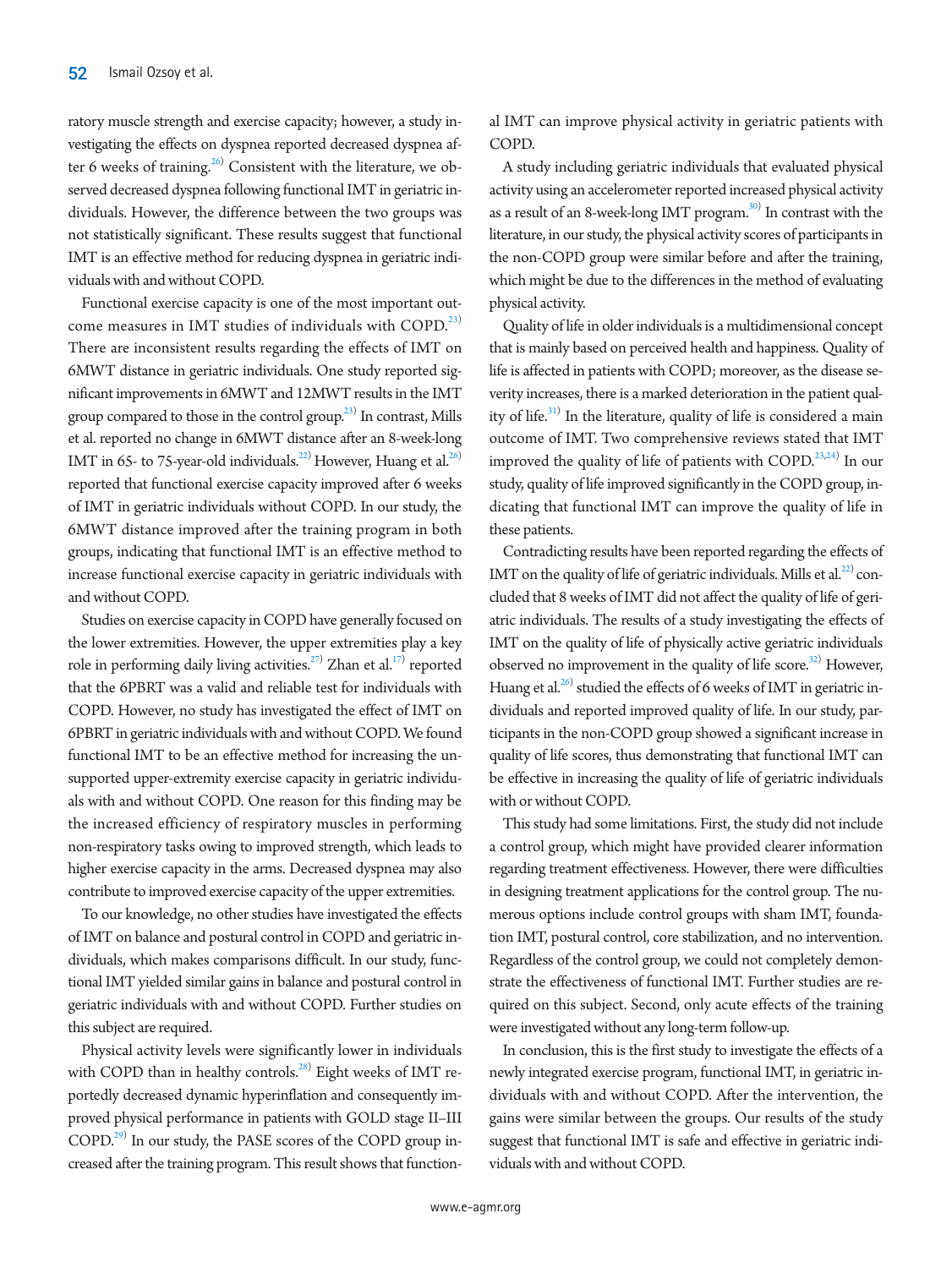# **ACKNOWLEDGMENTS**

# **CONFLICT OF INTEREST**

The researchers claim no conflicts of interest.

# **FUNDING**

None.

## **AUTHOR CONTRIBUTION**

<span id="page-8-1"></span>Conceptualization: IO, BOK, GO, NI, NT, SS; Data curation: IO, BOK, GO; Funding acquisition: IO, BOK, GO, NI, NT, SS; Investigation: IO, BOK; Methodology: IO, BOK, GO, NI, NT, SS; Project administration: IO, SS; Supervision: IO, BOK, GO, SS; Writing-original draft: IO, BOK, GO; Writing-review and editing: IO, NI, NT, SS.

# **REFERENCES**

- <span id="page-8-0"></span>1. [Incalzi RA, Scarlata S, Pennazza G, Santonico M, Pedone C.](https://doi.org/10.1016/j.ejim.2013.10.001)  [Chronic obstructive pulmonary disease in the elderly. Eur J In](https://doi.org/10.1016/j.ejim.2013.10.001)[tern Med 2014;25:320-8.](https://doi.org/10.1016/j.ejim.2013.10.001)
- 2. [Hill K, Jenkins SC, Hillman DR, Eastwood PR. Dyspnoea in](https://doi.org/10.1016/s0004-9514(14)60155-0)  [COPD: can inspiratory muscle training help? Aust J Physiother](https://doi.org/10.1016/s0004-9514(14)60155-0)  [2004;50:169-80.](https://doi.org/10.1016/s0004-9514(14)60155-0)
- <span id="page-8-2"></span>3. [Cesari M. Physical frailty and sarcopenia: development of a](https://doi.org/10.4235/agmr.2017.21.2.42)  [framework for supporting interventions against incident mobili](https://doi.org/10.4235/agmr.2017.21.2.42)[ty disability. Ann Geriatr Med Res 2017;21:42-8.](https://doi.org/10.4235/agmr.2017.21.2.42)
- <span id="page-8-3"></span>4. Sieck GC, Fer[reira LF, Reid MB, Mantilla CB. Mechanical prop](https://doi.org/10.1002/cphy.c130003)[erties of respiratory muscles. Compr Physiol 2013;3:1553-67.](https://doi.org/10.1002/cphy.c130003)
- <span id="page-8-4"></span>5. McConnell A. Respiratory muscle training: theory and practice. 1st ed. Edinburgh, UK: Churchill Livingstone; 2013.
- <span id="page-8-5"></span>[6. Figueiredo RI, Azambuja AM, Cureau FV, Sbruzzi G. Inspirato](https://doi.org/10.4187/respcare.07098)[ry muscle training in COPD. Respir Care 2020;65:1189-201.](https://doi.org/10.4187/respcare.07098)
- 7. [Beaumont M, Forget P, Couturaud F, Reychler G. Effects of in](https://doi.org/10.1111/crj.12905)[spiratory muscle training in COPD patients: a systematic review](https://doi.org/10.1111/crj.12905)  [and meta-analysis. Clin Respir J 2018;12:2178-88.](https://doi.org/10.1111/crj.12905)
- 8. [Souza H, Rocha T, Pessoa M, Rattes C, Brandao D, Fregonezi G,](https://doi.org/10.1093/gerona/glu182)  [et al. Effects of inspiratory muscle training in elderly women on](https://doi.org/10.1093/gerona/glu182)  [respiratory muscle strength, diaphragm thickness and mobility. J](https://doi.org/10.1093/gerona/glu182)  [Gerontol A Biol Sci Med Sci 2014;69:1545-53.](https://doi.org/10.1093/gerona/glu182)
- 9. [Hodges PW, Heijnen I, Gandevia SC. Postural activity of the dia](https://doi.org/10.1113/jphysiol.2001.012648)[phragm is reduced in humans when respiratory demand increas](https://doi.org/10.1113/jphysiol.2001.012648)[es. J Physiol 2001;537\(Pt 3\):999-1008.](https://doi.org/10.1113/jphysiol.2001.012648)
- <span id="page-8-6"></span>1[0. Janssens L, Brumagne S, McConnell AK, Claeys K, Pijnenburg](https://doi.org/10.1371/journal.pone.0057949)  [M, Burtin C, et al. Proprioceptive changes impair balance con](https://doi.org/10.1371/journal.pone.0057949)[trol in individuals with chronic obstructive pulmonary disease.](https://doi.org/10.1371/journal.pone.0057949)  [PLoS One 2013;8:e57949](https://doi.org/10.1371/journal.pone.0057949).
- <span id="page-8-7"></span>11[. Janssens L, Brumagne S, McConnell AK, Claeys K, Pijnenburg](https://doi.org/10.1371/journal.pone.0088247)  [M, Goossens N, et al. Impaired postural control reduces sit-to](https://doi.org/10.1371/journal.pone.0088247)[stand-to-sit performance in individuals with chronic obstructive](https://doi.org/10.1371/journal.pone.0088247)  [pulmonary disease. PLoS One 2014;9:e88247](https://doi.org/10.1371/journal.pone.0088247).
- <span id="page-8-8"></span>12[. Ranu H, Wilde M, Madden B. Pulmonary function tests. Ulster](https://www.ncbi.nlm.nih.gov/pubmed/22347750)  [Med J 2011;80:84-90.](https://www.ncbi.nlm.nih.gov/pubmed/22347750)
- <span id="page-8-9"></span>13[. Neder JA, Andreoni S, Lerario MC, Nery LE. Reference values](https://doi.org/10.1590/s0100-879x1999000600007)  [for lung function tests. II. Maximal respiratory pressures and vol](https://doi.org/10.1590/s0100-879x1999000600007)[untary ventilation. Braz J Med Biol Res 1999;32:719-27.](https://doi.org/10.1590/s0100-879x1999000600007)
- <span id="page-8-10"></span>14[. Perez T, Burgel PR, Paillasseur JL, Caillaud D, Deslee G, Chanez P,](https://doi.org/10.2147/copd.s82408)  [et al. Modified Medical Research Council scale vs Baseline Dys](https://doi.org/10.2147/copd.s82408)[pnea Index to evaluate dyspnea in chronic obstructive pulmonary](https://doi.org/10.2147/copd.s82408)  [disease. Int J Chron Obstruct Pulmon Dis](https://doi.org/10.2147/copd.s82408) 2015;10:1663-72.
- <span id="page-8-11"></span>15. Jones P[W, Harding G, Berry P, Wiklund I, Chen WH, Kline](https://doi.org/10.1183/09031936.00102509)  [Leidy N. Development and first validation of the COPD Assess](https://doi.org/10.1183/09031936.00102509)[ment Test. Eur Respir J 2009;34:648-54.](https://doi.org/10.1183/09031936.00102509)
- <span id="page-8-12"></span>16. [ATS Committee on Proficiency Standards for Clinical Pulmo](http://www.ncbi.nlm.nih.gov/pubmed/12091180)[nary Function Laboratories. ATS statement: guidelines for the](http://www.ncbi.nlm.nih.gov/pubmed/12091180)  [six-minute walk test. Am J Respir Crit Care Med 2002;166:111-](http://www.ncbi.nlm.nih.gov/pubmed/12091180) [7.](http://www.ncbi.nlm.nih.gov/pubmed/12091180)
- 17. [Zhan S, Cerny FJ, Gibbons WJ, Mador MJ, Wu YW. Develop](https://doi.org/10.1097/00008483-200605000-00013)[ment of an unsupported arm exercise test in patients with chron](https://doi.org/10.1097/00008483-200605000-00013)[ic obstructive pulmonary disease. J Cardiopulm Rehabil 2006;](https://doi.org/10.1097/00008483-200605000-00013) [26:180-90.](https://doi.org/10.1097/00008483-200605000-00013)
- <span id="page-8-13"></span>18. Berg K[O, Wood-Dauphinee SL, Williams JI, Maki B. Measuring](https://www.ncbi.nlm.nih.gov/pubmed/1468055)  [balance in the elderly: validation of an instrument. Can J Public](https://www.ncbi.nlm.nih.gov/pubmed/1468055)  [Health 1992;83 Suppl 2:S7-11.](https://www.ncbi.nlm.nih.gov/pubmed/1468055)
- <span id="page-8-14"></span>19. Cachupe WJ, Shifflett B, Kahanov L, Wughalter EH. Reliability of biodex balance system measur[es. Meas Phys Educ Exerc Sci](https://doi.org/10.1207/s15327841mpee0502_3)  [2001;5:97-108.](https://doi.org/10.1207/s15327841mpee0502_3)
- <span id="page-8-15"></span>20. Washburn RA, Smith K[W, Jette AM, Janney CA. The Physical](https://doi.org/10.1016/0895-4356(93)90053-4)  [Activity Scale for the Elderly \(PASE\): development and evalua](https://doi.org/10.1016/0895-4356(93)90053-4)[tion. J Clin Epidemiol 1993;46:153-62.](https://doi.org/10.1016/0895-4356(93)90053-4)
- <span id="page-8-16"></span>21[. Eser S, Saatli G, Eser E, Baydur H, Fidaner C. \[The reliability and](https://www.ncbi.nlm.nih.gov/pubmed/20204903)  [validity of the Turkish Version of the World Health Organization](https://www.ncbi.nlm.nih.gov/pubmed/20204903)  [Quality of Life Instrument-Older Adults Module \(WHO-](https://www.ncbi.nlm.nih.gov/pubmed/20204903)[QOL-Old\)\]. Turk Psikiyatri Derg 2010;21:37-48](https://www.ncbi.nlm.nih.gov/pubmed/20204903).
- <span id="page-8-17"></span>22. Mills DE, Johnson MA, Barnett YA, Smith WH, Sharpe GR. The effects of inspi[ratory muscle training in older adults. Med](https://doi.org/10.1249/mss.0000000000000474)  [Sci Sports Exerc 2015;47:691-7.](https://doi.org/10.1249/mss.0000000000000474)
- 23. [Gosselink R, De Vos J, van den Heuvel SP, Segers J, Decramer M,](https://doi.org/10.1183/09031936.00031810)  [Kwakkel G. Impact of inspiratory muscle training in patients](https://doi.org/10.1183/09031936.00031810)  [with COPD: what is the evidence? Eur Respir J 2011;37:416-](https://doi.org/10.1183/09031936.00031810) [25.](https://doi.org/10.1183/09031936.00031810)
- 24. [Geddes EL, O'Brien K, Reid WD, Brooks D, Crowe J. Inspirato](https://doi.org/10.1016/j.rmed.2008.07.005)[ry muscle training in adults with chronic obstructive pulmonary](https://doi.org/10.1016/j.rmed.2008.07.005)  [disease: an update of a systematic review. Respir Med 2008;102:](https://doi.org/10.1016/j.rmed.2008.07.005)